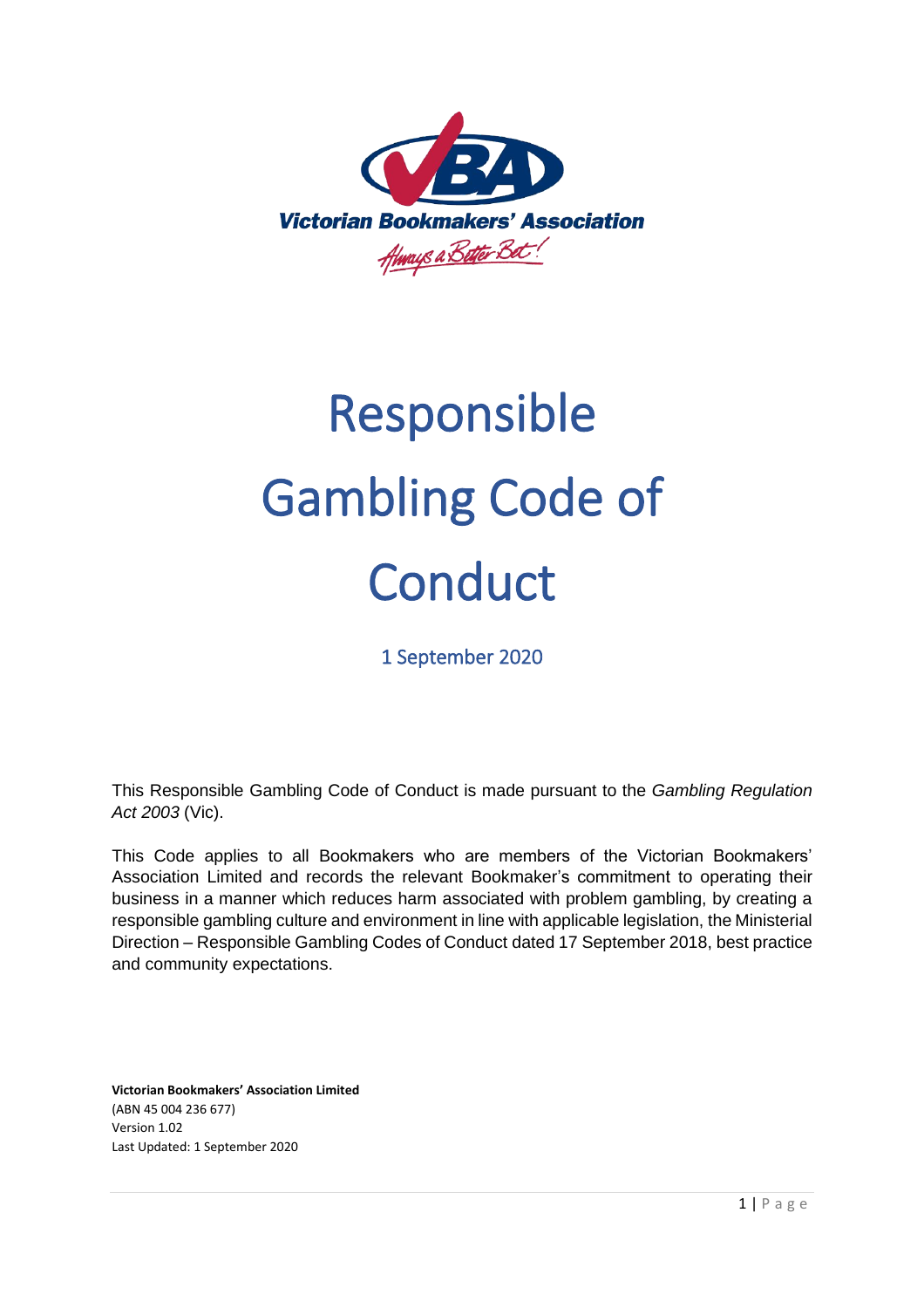# Table of Contents

| 1.  |                                                                                 |
|-----|---------------------------------------------------------------------------------|
| 2.  |                                                                                 |
| 3.  |                                                                                 |
| 4.  | Protecting the consumer to promote Responsible Gambling and to minimise harm 10 |
| 5.  |                                                                                 |
| 6.  | Interaction with customers and Problem Gambling support services  12            |
| 7.  |                                                                                 |
| 8.  |                                                                                 |
| 9.  |                                                                                 |
| 10. |                                                                                 |
| 11. |                                                                                 |
|     |                                                                                 |
|     |                                                                                 |
|     |                                                                                 |
| 15. |                                                                                 |
|     |                                                                                 |
|     |                                                                                 |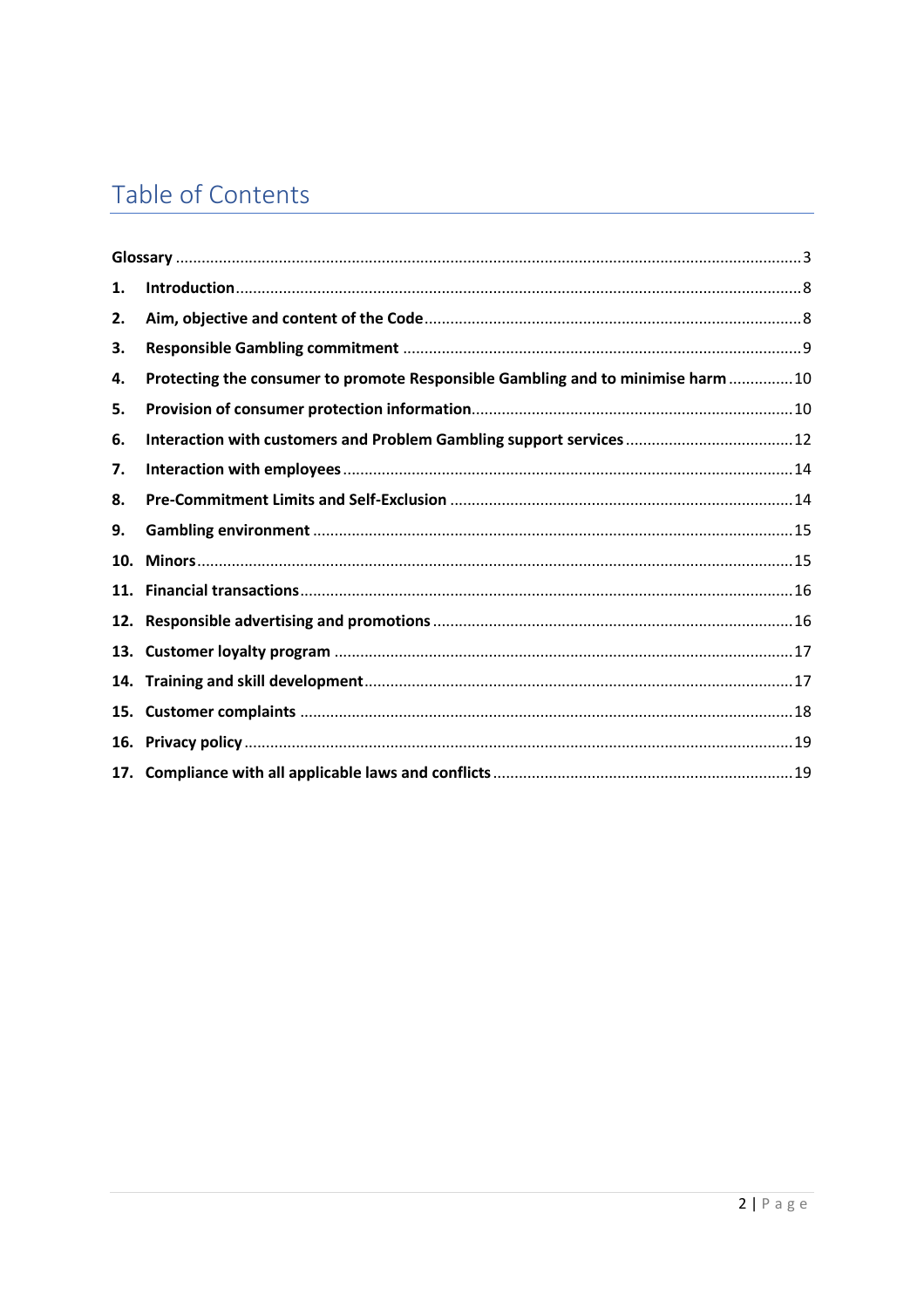## <span id="page-2-0"></span>**Glossary**

**Accessible** means, in relation to any document or other information:

- (a) a hardcopy document being physically within the possession of the VBA Member; or
- (b) an electronical document being accessible to the VBA Member on a mobile device (such as an iPad or telephone), including through a link to the VBA's website;

which may be reviewed by the VBA Member and also shown to a customer;

**Act** means the *Gambling Regulation Act 2003* (Vic);

**Account** means an account established by a customer with a VBA Member to conduct wagering over the telephone and/or through digital channels;

**AML/CTF Legislation** means the *Anti-Money Laundering and Counter-Terrorism Financing Act 2006* (Cth), the *Anti-Money Laundering and Counter-Terrorism Financing Rules Instrument 2007 (No.1)* and any other applicable legislation, regulations or instruments;

**AML/CTF Program** means a written program complying with the AML/CTF Legislation and adopted by a VBA Member, which details the measures and procedures which that VBA Member maintains to identify, mitigate and manage money laundering / terrorism financing risks that their business may reasonably face when providing designated services to their customers;

**Bookmaker** means a person who carries on the business or vocation of or acts as a bookmaker or turf commission agent and who holds a Club Bookmaker's Licence. The term **Bookmakers** has a corresponding meaning;

**Club Bookmaker's Licence** means, in respect of a Bookmaker, an unexpired licence or permit (including a substitute licence or substitute permit) whereby that Bookmaker is licensed or permitted by the relevant Controlling Body or by any racing club or by any person having the management or control of a Racecourse or by any promoter of any sports on any sports ground to carry on the business or vocation of bookmaking on a Racecourse, any part of a Racecourse, an approved off-course premises or (as the case may be) on a sports ground, as specified in the relevant licence or permit;

**Club Betting Permit** means a club betting permit issued under section 5B of the Racing Act;

**Code** means this Responsible Gambling Code of Conduct, as approved by the VCGLR pursuant to the Act and adopted by VBA Members as at the Commencement Date;

**Commencement Date** means 1 September 2020;

#### **Controlling Body** means:

- (a) in the case of horse racing, Racing Victoria;
- (b) in the case of harness racing, Harness Racing Victoria; and
- (c) in the case of greyhound racing, Greyhound Racing Victoria;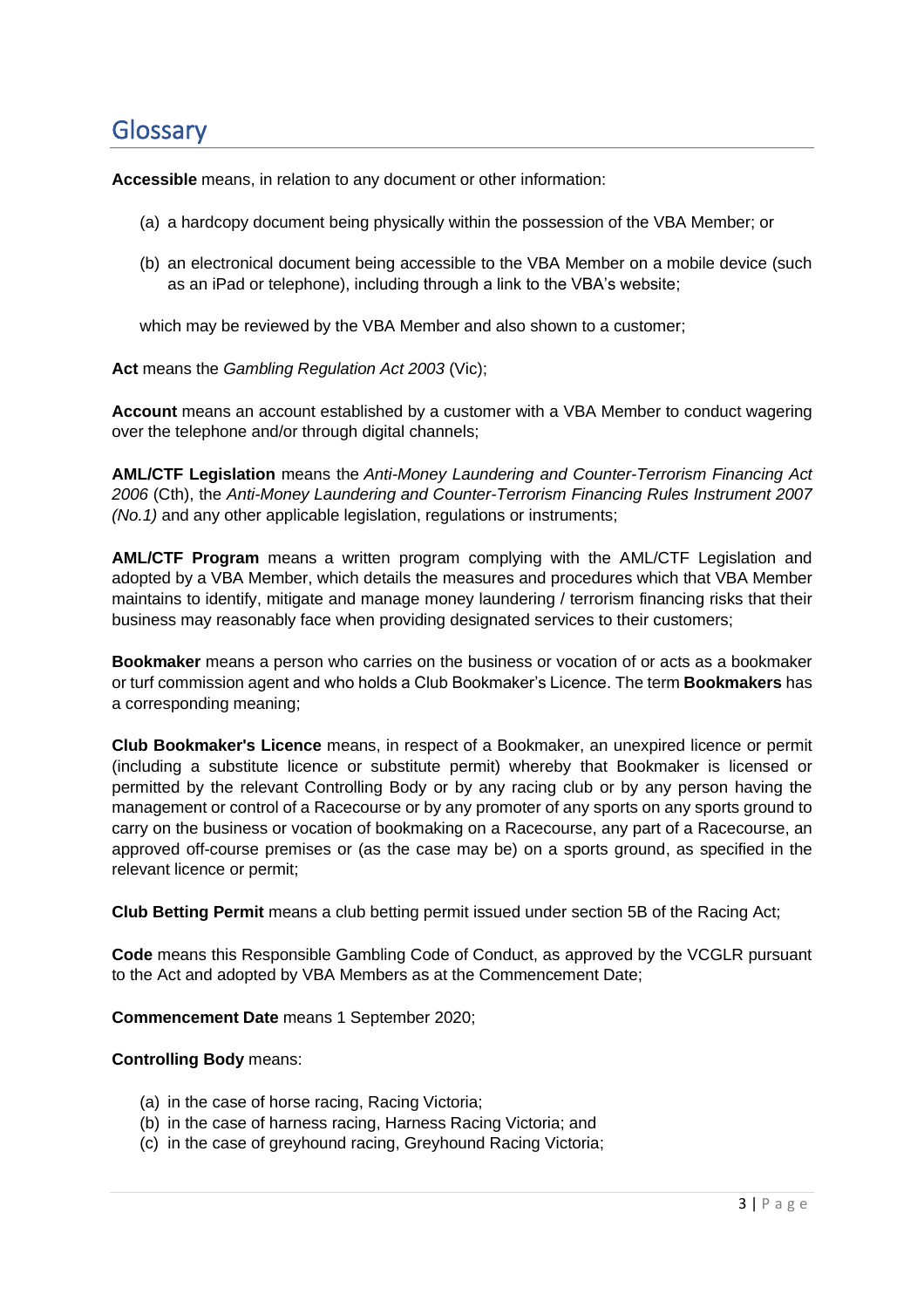**Customer Complaint** means a complaint from a customer about the provision of gambling and includes a complaint relating to this Code, but does not include a general request by that customer for information from the VBA Member;

**Customer Identification and Verification** means, in respect of an Account, customer identification and verification undertaken by a VBA Member in accordance with their AML/CTF Program;

**Home Office** means an approved home office location (not including a Racecourse) at which a VBA Member lawfully conducts their bookmaking business over the telephone or through digital channels;

**Ministerial Direction** means the Ministerial Direction dated 10 September 2018 by the Minister for Consumer Affairs, Gaming and Liquor Regulation pursuant to section 10.6.6 of the Act, as published in the Victorian Government Gazette on 17 September 2018;

**Minor** means any person who is under the age of 18 years;

**Mixed Sports Gathering Permit** means a mixed sports gathering permit issued under section 19 of the Racing Act;

**NCPF** means the National Consumer Protection Framework in relation to on-line Wagering as agreed to between the Commonwealth and the States and Territories in November 2018, as subsequently and progressively implemented by the State and Territories;

**Permanent Self-Exclusion** means where a customer has permanently self-excluded from betting with a VBA Member including, in relation to an Account, where a customer has requested a VBA Member to permanently close that Account, but does not include Temporary Self-Exclusion. The term **Permanently Self-Excluded** has a corresponding meaning;

**Permit** means any of the following (as applicable);

- (a) a Club Betting Permit;
- (b) a Mixed Sports Gathering Permit; or
- (c) a Restricted Harness Racing Permit;

**Pre-Commitment Decision** means a decision a person makes before commencing a session of gambling to set a specified limit on his or her expenditure or time spent gambling;

**Problem Gambling** occurs when a customer has difficulties in managing their gambling activities, particularly the scope and frequency of gambling and the amount of time spent gambling, with negative impacts potentially including:

- (a) extreme financial losses relative to their sources of income;
- (b) adverse personal effect on the customer, his or her family and friends; and/or
- (c) adverse effect on employers and work performance;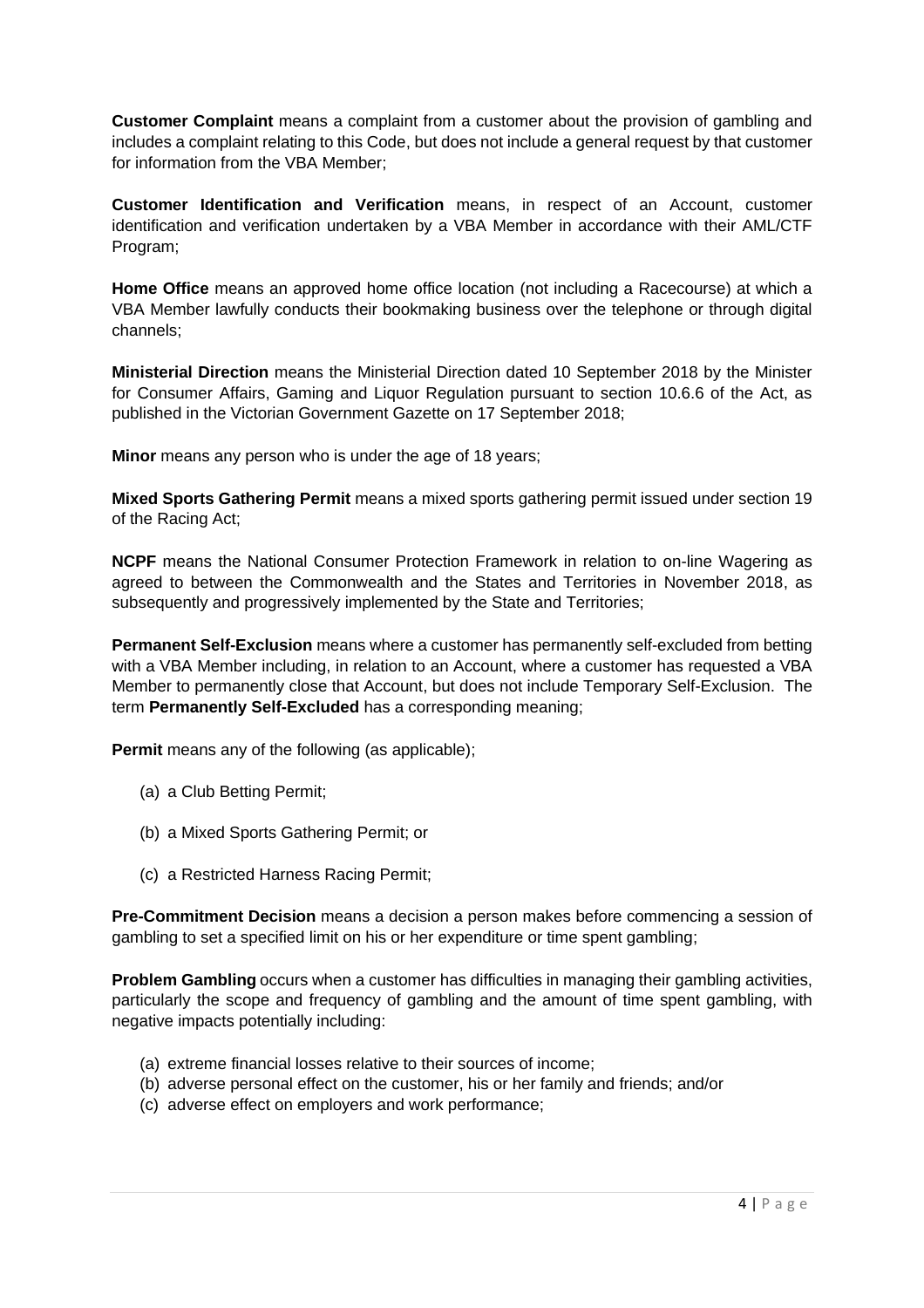**Problem Gambling Support Services** refers to trained professionals, including psychologists, counsellors and social workers, who provide confidential counselling to individuals and/or their families in relation to a gambling related harm;

**Racecourse** means a racecourse licensed under section 24 of the Racing Act or any other relevant laws or regulations;

**Race Club** means a club registered in accordance with the rules of Racing Victoria, Harness Racing Victoria or Greyhound Racing Victoria;

**Racing Act** means the *Racing Act 1958* (Vic);

**Responsible Gambling** occurs in a regulated environment where the potential for harm associated with gambling is minimised and people make informed decisions about their participation in gambling. Responsible gambling occurs as a result of the collective actions and shared ownership of individuals, communities, the gambling industry and the government to achieve outcomes that are socially responsible and responsive to the concerns of the broader community;

#### **Responsible Gambling Message** means:

(a) **Venue (on course, except in relation to betting tickets)**: in relation to a VBA Member's bookmaking business conducted at a Venue (on course) , the statement prescribed by section 4.7.9 (or any other section) of the Act, provided that where no statement is prescribed then the statement is:

> *"18+ only. [Name of VBA Member] gambling operations are governed by our Responsible Gambling Code of Conduct. Think! About your choices. Call Gambler's Help or Gambling Help on 1800 858 858 or visit [www.gamblershelp.com.au](http://www.gamblershelp.com.au/) or www.gamblinghelponline.org.au. Call Gambler's Help Youthline on 1800 262 376. Gamble Responsibly."*

- (b) **Digital channels**: in relation to a VBA Member's bookmaking business conducted through digital channels:
	- (i) the statement prescribed by section 4.7.9 (or any other section) of the Act, provided that where no statement is prescribed then the statement is the statement set out in item (a); and
	- (ii) the following statements:

*"In relation to South Australian residents, our gambling operations are also governed by the South Australian Responsible Gambling Code of Practice. Think of the people who need your support. Gamble Responsibly."*

(c) **Telephone (Home Office) and Betting tickets**: in relation to a VBA Member's bookmaking business conducted over the telephone and also in relation to the issuance of betting tickets, the statement prescribed by section 4.7.9 (or any other section) of the Act, provided that where no statement is prescribed then the statement is:

"*Gambler's Help 1800 858 858. Gamble responsibly*."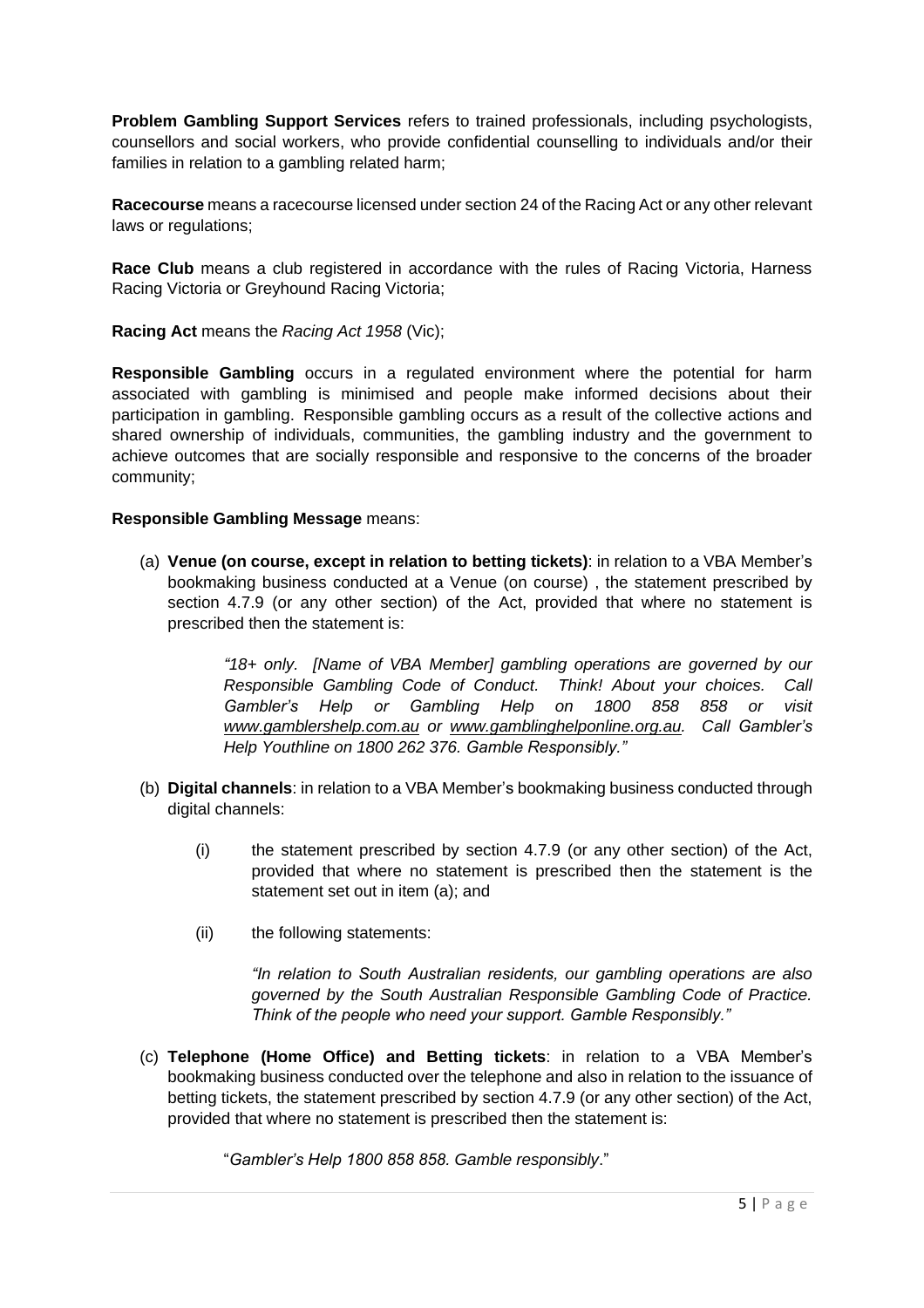**Restricted Harness Racing Permit** means a restricted harness racing meeting permit issued under section 19A of the Racing Act;

**Rules** means the following rules and other documents, as may be amended and replaced from time to time:

#### **(a) Racing Victoria**:

- Rules of Racing 2020 (effective 1 April 2020), as constituted by the Australian Rules of Racing made by the Australian Racing Board and the Local Rules and Rules of Race Betting of Racing Victoria;
- Club Bookmakers' Licence rules 2010 (effective 1 August 2019);
- Bookmaker Sports Betting Rules 2007 (effective 1 August 2019);
- Bookmakers' Telephone Betting Rules 2001 (effective 15 December 2016);
- Bookmakers' Internet Betting Rules 2001 (effective 15 December 2016);
- List of Approved Bet Types;
- Victorian Bookmakers' Policies;

(available at https://www.racingvictoria.com.au/wagering/)

#### **(b) Harness Racing Victoria**:

• Bookmakers and Betting Rules, contained within the Local Rules (Victoria) of the Australian Harness Racing Rules (effective 1 March 2008);

(available at https://www.harness.org.au/rules/)

#### **(c) Greyhound Racing Victoria**:

• Betting and Bookmaker Rules (effective 1 October 2017); and

(available at: http:/[/www.grv.org.au/rules-of-racing/\)](http://www.grv.org.au/rules-of-racing/)

**(d) Permit**:

Conditions attaching to a Permit, as administered by the Department of Justice and Community Safety, Office of Liquor, Gaming and Racing.

(available at [https://www.justice.vic.au](https://www.justice.vic.au/) or by telephone on (03) 8684 1910)

**Self-Exclusion** means Temporary Self-Exclusion or Permanent Self-Exclusion. The term **Self-Excluded** has a corresponding meaning;

**Temporary Self Exclusion** means where the customer has temporarily self-excluded from betting with the VBA Member including, in relation to an Account, where the customer has requested the VBA Member temporarily block access to that Account, but does not include Permanent Self-Exclusion. The term **Temporarily Self Excluded** has a corresponding meaning;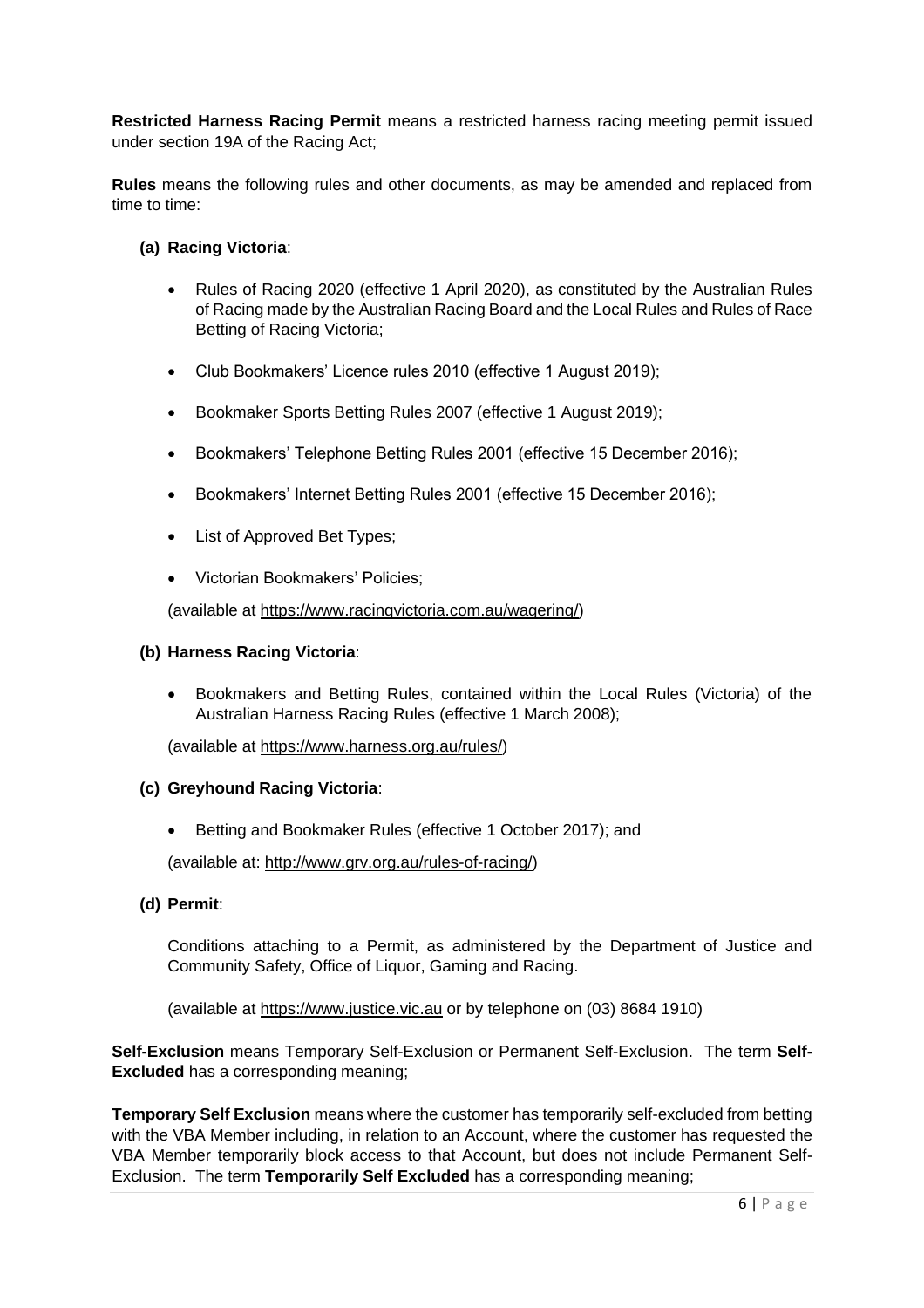**VBA** means the Victorian Bookmakers' Association Limited (ABN 45 004 236 677);

**VBA Member** means a current member of the VBA who holds a Club Bookmaker's Licence and who is required to implement and adhere to this Code;

**VCGLR** means the Victorian Commission for Gambling and Liquor Regulation;

**Venue** means the place or place from or at which the VBA Member lawfully conducts its bookmaking business, not including a Home Office. The term **Venues** has a corresponding meaning;

**Voluntary Self Exclusion** means a voluntary prohibition by a customer from Wagering products, services or Venues;

**Wagering** means any activity which involves placing a bet on the outcome of a racing, sporting or other approved event at a Venue, over the telephone and/or through digital channels; and

**Winnings** means the money won by a customer on a Wagering product or service.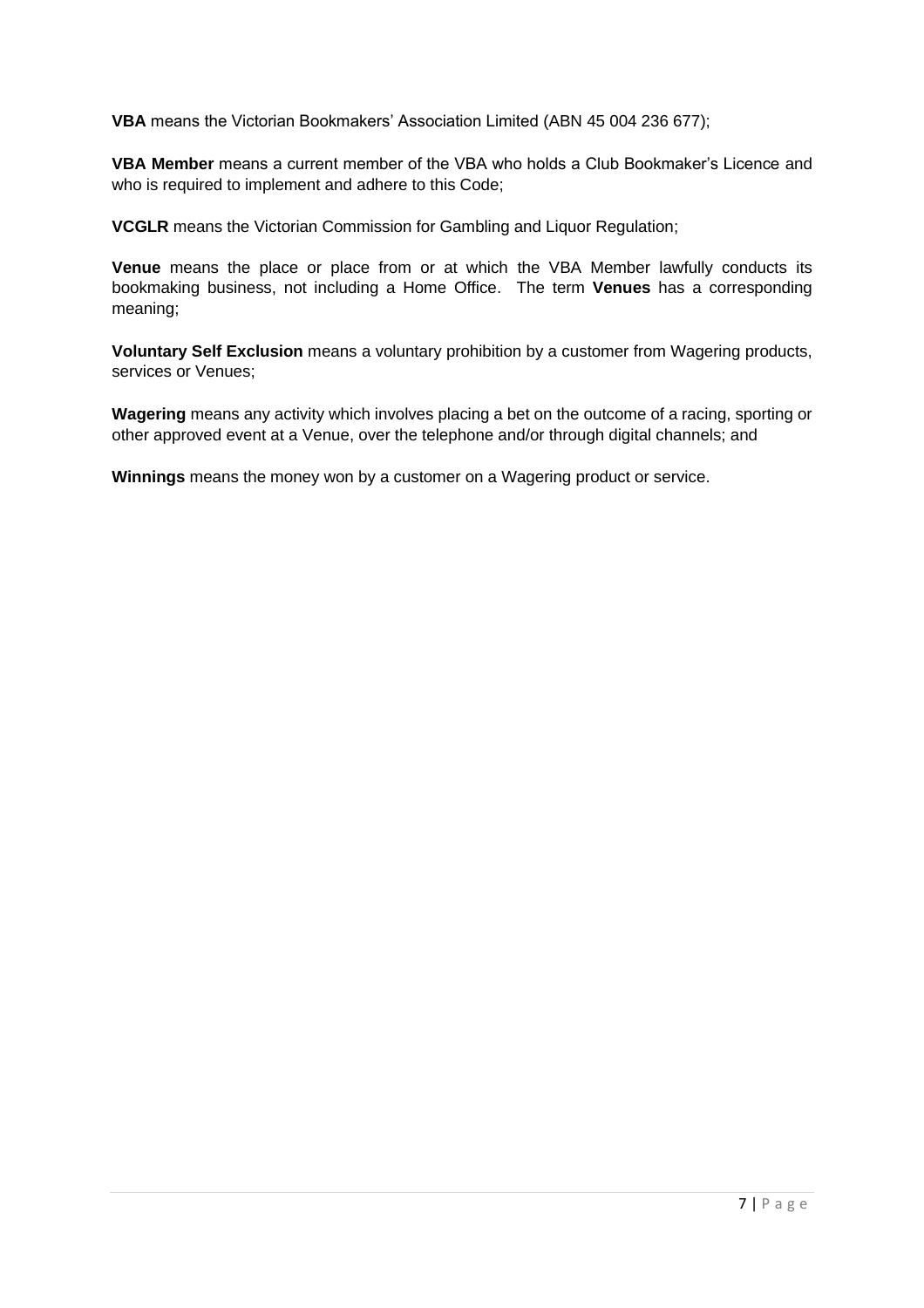## <span id="page-7-0"></span>1. Introduction

The VBA was established on 12 July 1940 and is a not-for-profit members association operated for the benefit of VBA Members (who are Victorian oncourse Bookmakers).

VBA Members operate their bookmaking businesses:

- on course at metropolitan and country race meetings and major sporting and other events; and
- in respect of some VBA Members, also over the telephone and through digital channels (internet).

It is a requirement of all VBA Members when applying for registration with the VCGLR as a Bookmaker to submit a Responsible Gambling Code of Conduct with their application, which the Bookmaker intends to implement if registered.

This Code has been prepared by VBA and adopted by VBA Members having regard to the highest levels of integrity and in accordance with all applicable legislation. It applies to all VBA Members, who are required as a condition of their membership to the VBA to strictly implement and adhere to this Code.

# <span id="page-7-1"></span>2. Aim, objective and content of the Code

#### *Aim of the Code*

The aim of this Code is to set out the minimum standards each VBA Member must adopt. It is designed to:

- set standards and requirements which apply across a VBA Member's business, to assist in the responsible delivery of their Wagering products;
- ensure compliance with all Australian State and Territory legislation, including the Act, as well as all applicable regulatory obligations;
- ensure alignment and compliance with the Ministerial Direction; and
- reflect the values and commitment of each VBA Member to minimising the potential harm which is associated with gambling.

#### *Objective of the Code*

The objective of this Code is to ensure that an appropriate framework is in place that ensures, in respect of each VBA Member, that:

• their customers make informed decisions about gambling;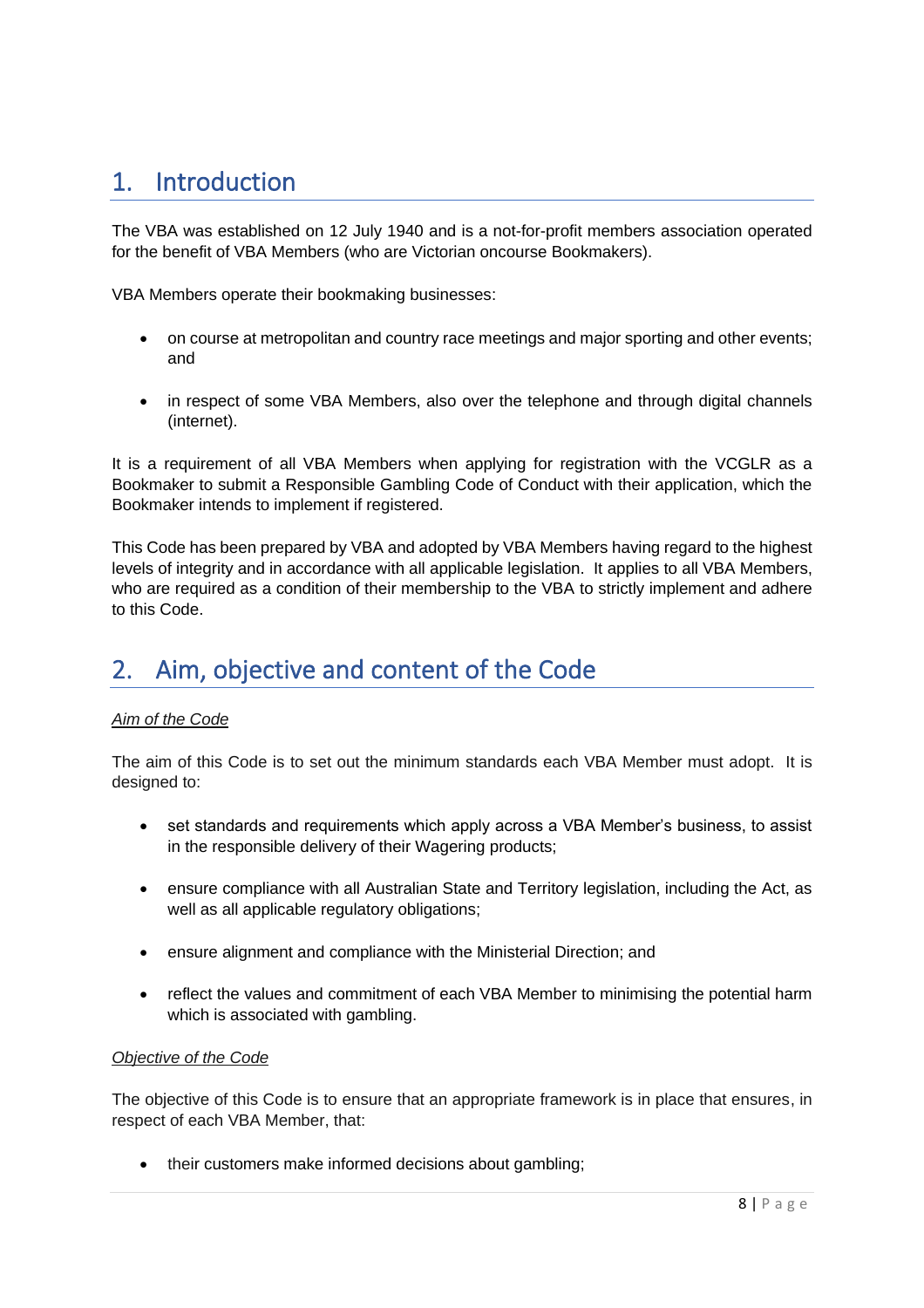- where any customer requires assistance, access to gambling help services is facilitated; and
- relationships are maintained with key stakeholders in the industry to continue to enhance the understanding of VBA Members of Problem Gambling, through liaison with government, Problem Gambling Support Services, industry groups and other stakeholders.

#### *Content of the Code*

Taking into account the above aims and objectives, this Code comprises:

- the VBA Member's commitment in relation to Responsible Gambling;
- the information each VBA Member will make available to their customers to ensure they have information concerning the VBA Member's Wagering products, Responsible Gambling and Problem Gambling Support Services;
- what each VBA Member does to implement the responsible delivery of their Wagering products;
- what each VBA Member does to deliver on their commitment, as set out in section 3 of this Code, including how each VBA Member provides support and assistance to their customers who may be seeking assistance in respect of Problem Gambling; and
- how this Code is administered for the benefit of the relevant VBA Member's customers.

This Code will be reviewed annually by VBA (for the benefit of the VBA Members and their customers) and will incorporate any new processes and practices based on best practice, evolving research, technology, business practices and regulatory amendments.

## <span id="page-8-0"></span>3. Responsible Gambling commitment

For many people, gambling is an enjoyable entertainment activity that does not cause any issues or problems. Unfortunately some people can experience a loss of control from their gambling that results in problems for themselves, their families, their employer and the community in general.

This Code aims to help protect individuals and the community and minimise the harms associated with Problem Gambling. Each VBA Member is committed to:

- operating their business in a manner which reduces harm associated with Problem Gambling, by creating a responsible gambling culture and environment in line with:
	- o applicable legislation;
	- o the Ministerial Direction;
	- o the Rules;
	- o best practice; and
	- o community expectations; and
- complying with this Code.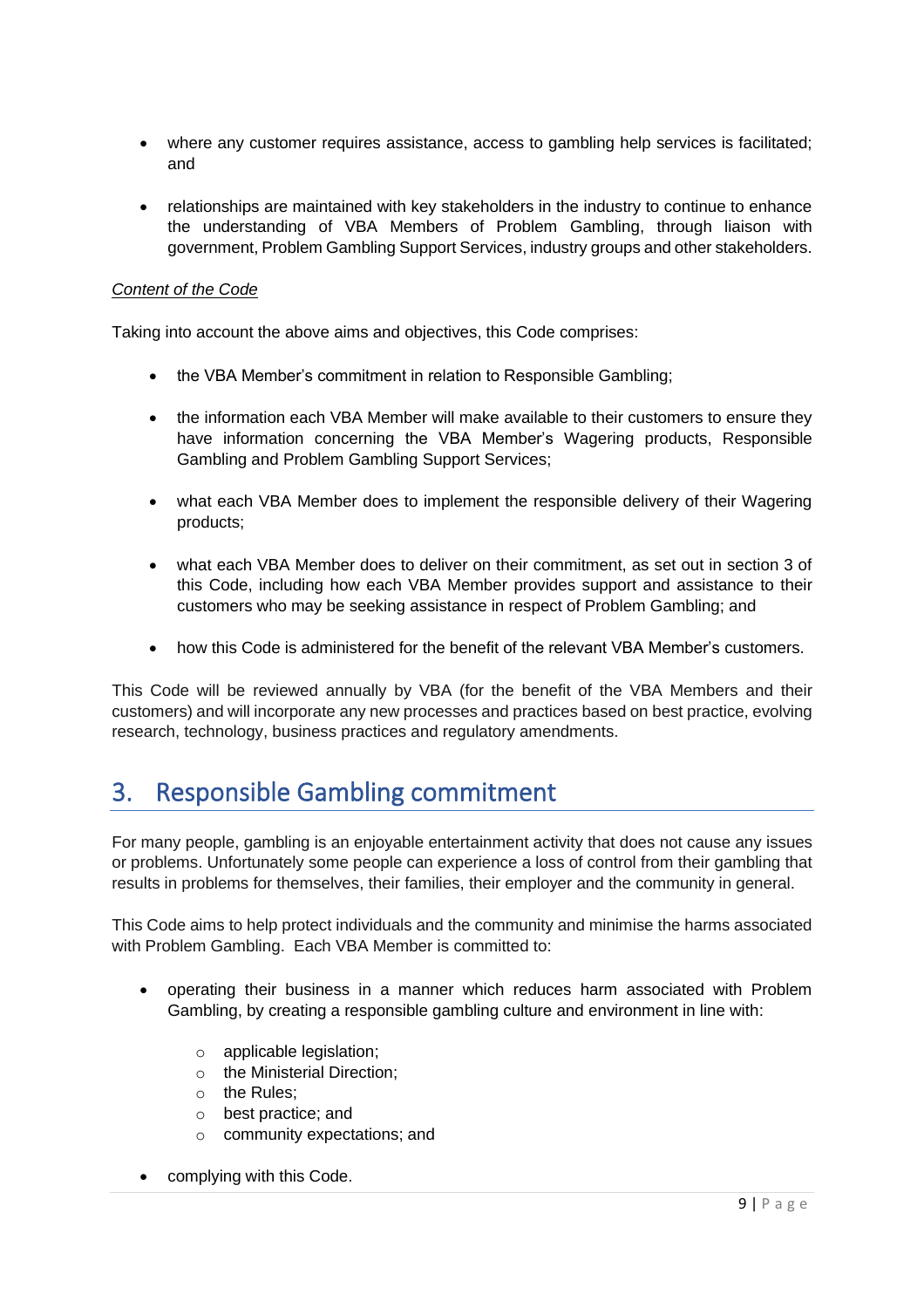# <span id="page-9-0"></span>4. Protecting the consumer to promote Responsible Gambling and to minimise harm

VBA Members must have appropriate measures in place consistent with this Code to ensure customers can enjoy gambling and that systems are in place to help ensure that vulnerable individuals do not experience a loss of control from their gambling. This includes having policies, procedures and a culture of compliance in their business that promotes Responsible Gambling.

For individuals, Responsible Gambling means gambling for pleasure and entertainment, being aware of their likelihood of losing, understanding the associated risks, exercising control over their gambling activity, gambling in a manner that is in balance with other activities in their lives and not causing problems or harm for themselves or others.

Responsible Gambling for the broader community, including VBA Members, other gambling service providers, governments, and sporting associations, requires a shared responsibility for generating awareness of the risks associated with gambling, creating and promoting environments that prevent or minimise Problem Gambling and being responsive to community concerns around gambling.

## <span id="page-9-1"></span>5. Provision of consumer protection information

The conduct of the VBA Member's business is subject to the provisions of the Act, the Racing Act, the Ministerial Direction and the Rules. Where the relevant VBA Member takes bets from residents of other States and Territories and/or takes bets on product from those other States and Territories, relevant Commonwealth, State and Territory legislation and regulations may also apply.

Each VBA member will provide accurate and meaningful information to their customers so that they are able to make informed decisions about their gambling (including whether to gamble or not) and minimise gambling harm.

Information on how a customer can place a bet with a VBA Member is available from the VBA website: https://www.vicbookmakers.com.au/betting-with-bookmakers/.

The following information will be readily available to all customers of a VBA Member:

#### **(a) Oncourse (Venue)**

Where a VBA Member operates at a Venue, the VBA Member will ensure that:

- a copy of the Code is Accessible to the VBA Member when fielding, and either shown or made available electronically to their customers upon request;
- the Responsible Gambling Message is displayed (in the form of a sticker or other physical document recommended by VBA) where betting occurs at the Venue;
- the odds for all Wagering products offered are displayed;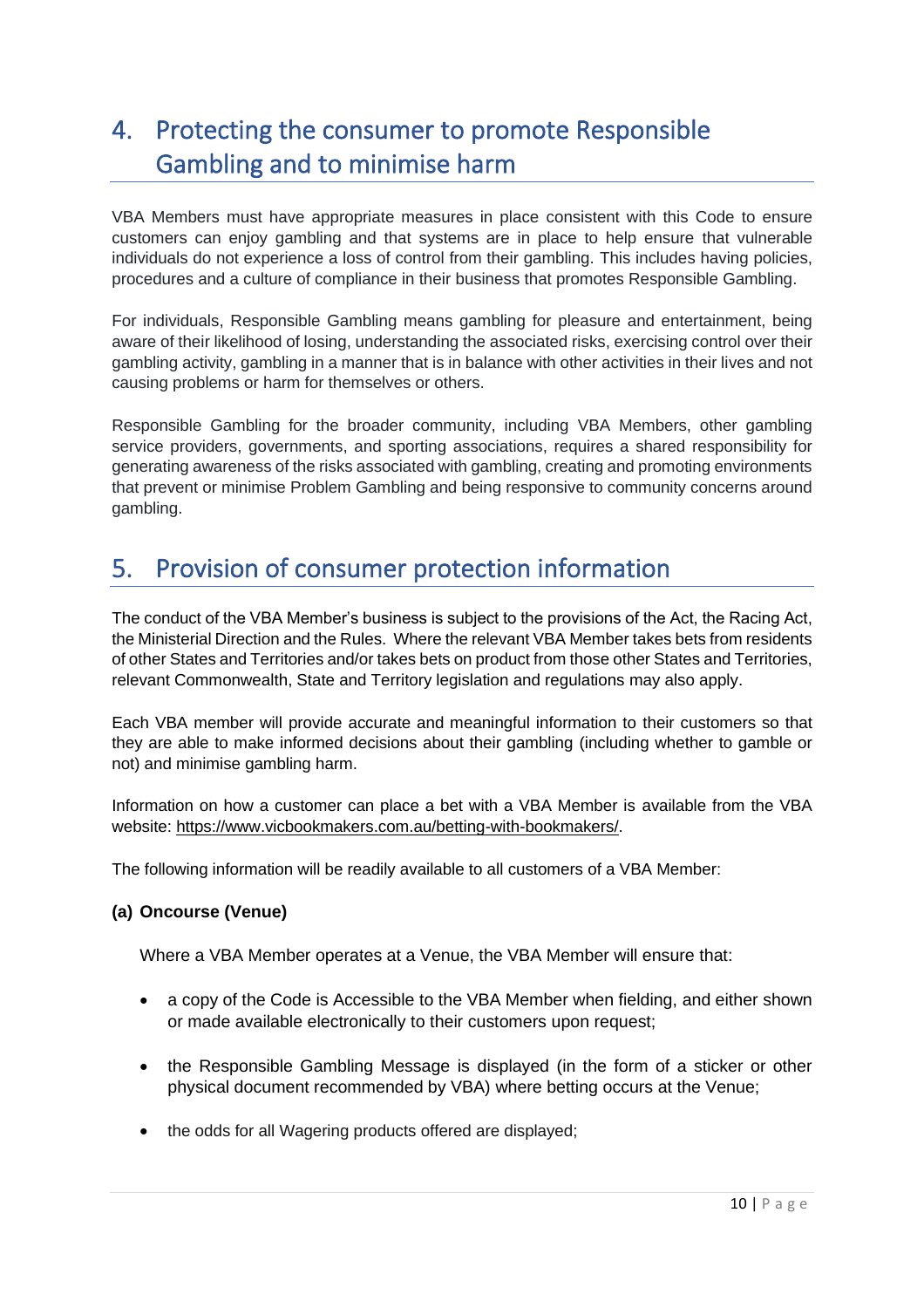- a copy of the current Rules (which governs betting between a VBA Member and its customers) is Accessible to customers upon request;
- all information relating to a Pre-Commitment Decision and the Self-Exclusion process and options are Accessible and either shown or made available electronically to a customer upon request; and
- gambling-related complaint resolution mechanisms and appropriate documentation are Accessible and either shown or made available electronically to a customer upon request.

#### **(b) Telephone**

Where a VBA Member operates over the telephone, the VBA Member will ensure that:

- a copy of the Code is made available electronically to each Account holder upon request over the telephone; and
- the Responsible Gambling Message is communicated to a customer each time when taking customer bets over the telephone.

#### **(c) Digital (online)**

Where a VBA Member operates over digital channels, the VBA Member will ensure that:

- a copy of the Code is displayed on the VBA Member's website;
- the Responsible Gambling Message is displayed in a prominent position on the VBA Member's website;
- the odds or return for all Wagering products offered is displayed on the website;
- a link to the Rules is displayed on the VBA Member's website;
- all provisions relating to the availability of Pre-Commitment Limits and self-exclusion processes and options are prominently displayed on the VBA Member's website;
- gambling-related complaint resolution mechanisms and appropriate documentation are prominently displayed on the VBA Member's website; and
- links to Gambling Support Services in Victoria and Nationally are prominently displayed on the VBA Member's website.

A copy of the template Code and the Rules will be available on the VBA website at: [www.vicbookmakers.com.au/vba-code-of-conduct/.](http://www.vicbookmakers.com.au/vba-code-of-conduct/)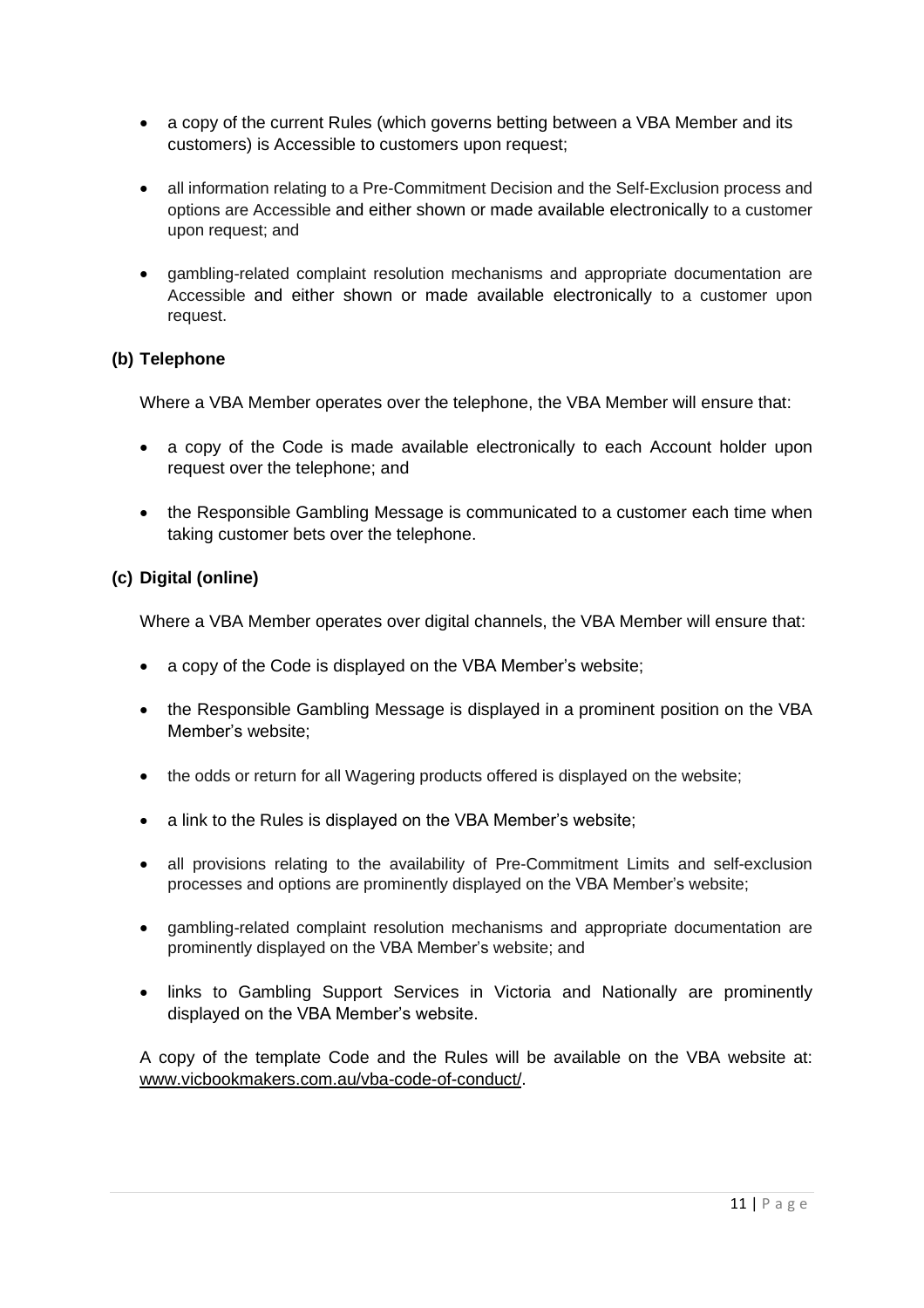#### **(d) Written communications to Account customers**

Where the VBA Member sends out written communications, the VBA Member will ensure that:

- in the case of new Account customers, the Responsible Gambling Message will be communicated via the inclusion of the message on the relevant Account opening application form or otherwise electronically available if the Account is opened through digital channels; and
- in relation to existing Account customers, all written communications with those customers, including Account activity statements, will incorporate the Responsible Gambling Message.

# <span id="page-11-0"></span>6. Interaction with customers and Problem Gambling support services

VBA Members should have appropriate interaction and engagement with customers and gambling support services to foster Responsible Gambling.

#### **(a) Customers**

Each VBA Member will ensure that:

- the Responsible Gambling Message is communicated physically or electronically (as applicable), as provided for in this Code;
- all responsible gambling materials are Accessible when conducting business at a Venue, and that these materials are available to the VBA Member's customers as provided for in this Code;
- the VBA Member and any employees undertake periodic Responsible Gambling training (provided through the VBA or appropriate third party service providers) and have available at all times the contact details of Gambler's Help and similar services which they can provide to their customers;
- they do not accept any bets from any customer displaying indicators of distress that may be related to Problem Gambling, which may include;
	- o gambling for an extended period;
	- o changing gambling patterns;
	- o increasing deposit frequency;
	- o escalating sums of money deposited;
	- o thinking they can control outcomes or believe myths;
	- o accusing the VBA Member of changing payouts or rigging systems;
	- o admitting being drunk or under the influence of other drugs;
	- o exhibiting signs of distress such as crying or swearing;
	- o expressing guilt or remorse for gambling;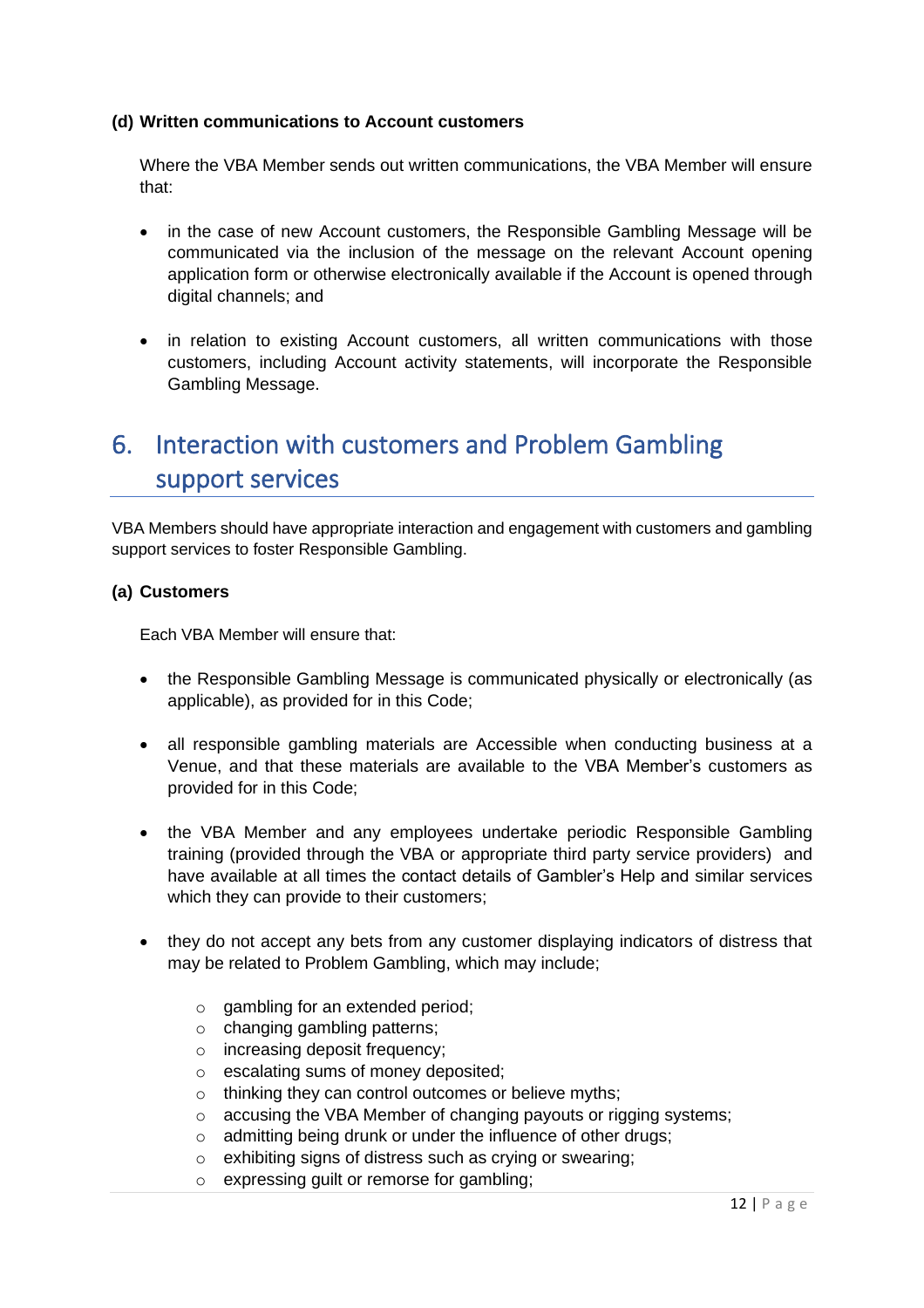- o verbally abusing staff;
- o making threats to property or staff;
- o making remarks that may indicate serious overspending;
- o repeatedly commenting about family problems;
- o showing concern about losses and payouts;
- o indicating they need a break from gambling;
- o repeatedly self-excluding from gambling; and
- o disclosing problems with gambling;
- direct any customer who appears to show indicators of Problem Gambling to:
	- o Gambler's Help or Gambling Help on 1800 858 858 or at [www.gamblershelp.com.au](http://www.gamblershelp.com.au/) or [www.gamblinghelponline.org.au;](http://www.gamblinghelponline.org.au/) or
	- o Gambler's Help Youthline on 1800 262 376.
- immediately respond to any request by a customer (either personally, by telephone or through digital channels) for voluntary Self-Exclusion from betting with the VBA Member;
- any customer who has Permanently Self Excluded is not permitted to re-open an Account;
- where, in respect of any Account, Customer Identification and Verification has not been satisfactorily completed within 14 days from the date of application for that Account, the Account is suspended (but not closed) and no further transactions occur until such time as the Customer Identification and Verification process has been completed to the VBA Member's satisfaction; and
- all interactions with customers occur in such a way that respect their right to privacy and comply with all applicable laws.

#### **(b) Problem Gambling support services**

Each VBA Member will review the Gambler's Help and Gambling Help websites ([www.gamblershelp.com.au](http://www.gamblershelp.com.au/) and [www.gamblinghelponline.org.au.](http://www.gamblinghelponline.org.au/)) annually (or more frequently as required) to obtain updated copies of any publications and information they have available.

Once this information is obtained, the relevant VBA Member will ensure it is communicated to their employees (as applicable), as well as ensuring this it is Accesssible (as required) to their customers, as soon as reasonably practicable after it is received.

Each VBA Member will maintain a record (either physically or electronically) of these website visits. The VCGLR may, at any time, inspect these records.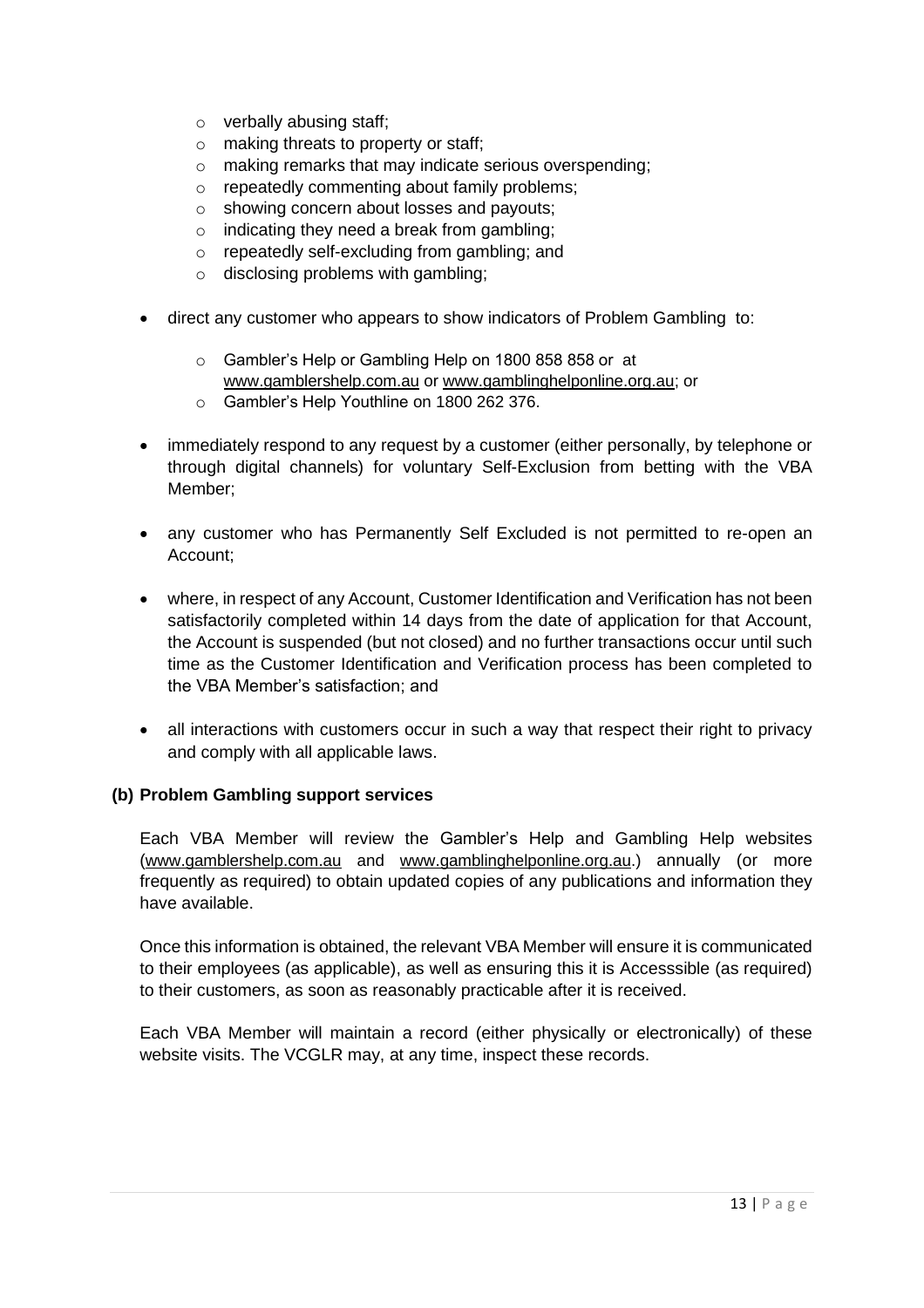# <span id="page-13-0"></span>7. Interaction with employees

The employees of the relevant VBA Member \*are / are not (\* delete as applicable) permitted to participate in gambling with their employer.

Where employees of the VBA Member are permitted to participate in gambling with that VBA Member, then:

- (a) if an employee indicates that he or she is possibly experiencing Problem Gambling, then the VBA Member will direct that person to the following services and make available Responsible Gambling materials. All the interactions with that person will respect the staff member's right to privacy:
	- o Gambler's Help or Gambling Help on 1800 858 858 or at [www.gamblershelp.com.au](http://www.gamblershelp.com.au/) or [www.gamblinghelponline.org.au;](http://www.gamblinghelponline.org.au/) or
	- o Gambler's Help Youthline on 1800 262 376.
- (b) the VBA Member will encourage their employees to be aware of Responsible Gambling issues. This Code will form part of the induction information given to all new employees when they commence their employment. In addition, all of the relevant VBA Member's employees will be provided with appropriate training about the purpose, content and procedures of this Code;
- (c) the VBA Member will record (either physically or electronically) details of any Responsible Gambling training undertaken by their employees, including the date and nature of the training that has been provided. The VCGLR may at any time inspect this register; and
- (d) employees who effectively implement and adopt the practices of this Code will be appropriately recognised by the relevant VBA Member. Any matters raised by those employees about the operation of this Code should be directed to that VBA Member.

# <span id="page-13-1"></span>8. Pre-Commitment Limits and Self-Exclusion

Each VBA Member will make available to their customers the option to make a Pre-Commitment Decision and also Self-Exclude, in accordance with applicable State and Territory legislation, and will ensure that:

- (a) their customers are encouraged to take responsibility for their gambling activity;
- (b) their pre-commitment process is Accessible to their customers to enable a Pre-Commitment Decision to be made, whether at a Venue (oncourse), over the telephone or through digital channels. In the case of the latter, the requirements implemented as part of the NCPF measures require that upon Account sign-up or after that a customer can set up a precommitment limit;
- (c) their Self-Exclusion process is easily accessible to their customers, whether at Venue, over the telephone or through digital channels;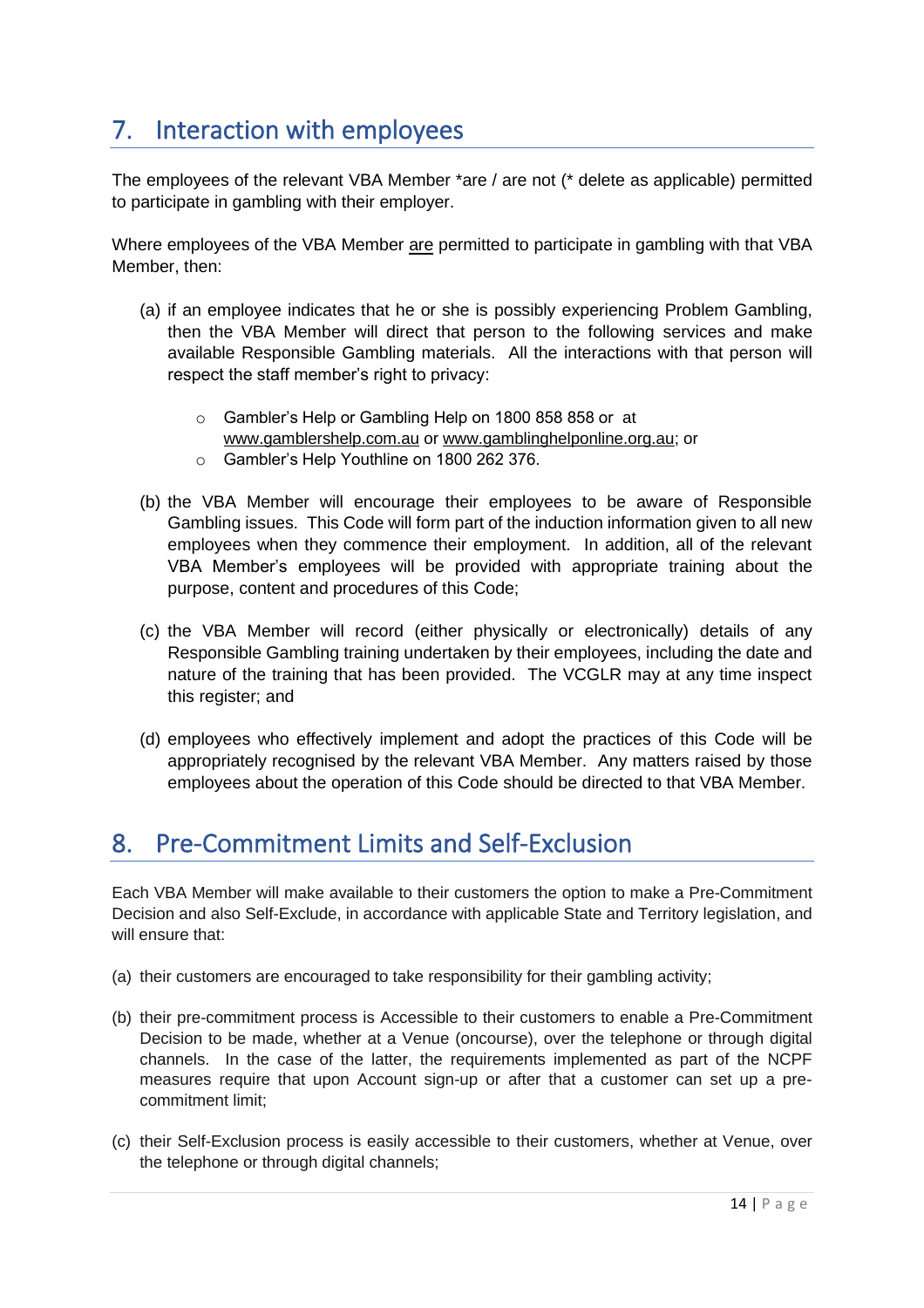- (d) any supporting documentation and application forms for Self-Exclusion are available directly at the Venue and/or on the VBA Member's website (if applicable). A register of customers who have Self-Excluded will also be maintained in either hardcopy or electronically (including through any approved betting systems);
- (e) completed Self-Exclusion forms are maintained in hardcopy or electronically and all employees (if any) of the VBA Member are aware of all such customers. These forms will include the stated wish of the customer to be reminded of their desire to be excluded. In the case of Permanent Self-Exclusion, the VBA Member will ensure that there is no re-opening of the customer's Account;
- (f) they provide information about the following Gambler's Help and Gambling Help services to all customers who seek Self-Exclusion and/or express a concern that they have a gambling problem:
	- o Gambler's Help or Gambling Help on 1800 858 858 or at [www.gamblershelp.com.au](http://www.gamblershelp.com.au/) or [www.gamblinghelponline.org.au;](http://www.gamblinghelponline.org.au/) or
	- o Gambler's Help Youthline on 1800 262 376.
- (g) they provide support and encouragement to any customer who seeks Self-Exclusion and/or expresses a concern that they have a Problem Gambling issue to also seek Self-Exclusion from other gambling providers; and
- (h) they not send correspondence or promotional material to customers who have Self-Excluded from the VBA Member's services or who request that this information not be sent to them.

# <span id="page-14-0"></span>9. Gambling environment

Each VBA Member will, in relation to a Venue, ensure (to the extent possible) that:

- (a) a safe environment is maintained to protect the interests of their customers and a physical environment is maintained that is consistent with Responsible Gambling; and
- (b) where accepting bets, any customer who appears to be intoxicated is not permitted to place a bet with the VBA Member.

Race and sports betting are time dependent. A customer's awareness of the passing of time is made by the programming of the particular event. The scheduling of the events themselves ensure that customers are provided with many opportunities for regular breaks.

### <span id="page-14-1"></span>10. Minors

Each VBA Member will adopt strategies to ensure that:

- (a) Minors are prohibited from gambling and not induced to gamble;
- (b) before opening an Account with the VBA Member (as applicable), customers must provide a date of birth and assert that they are over 18 years of age;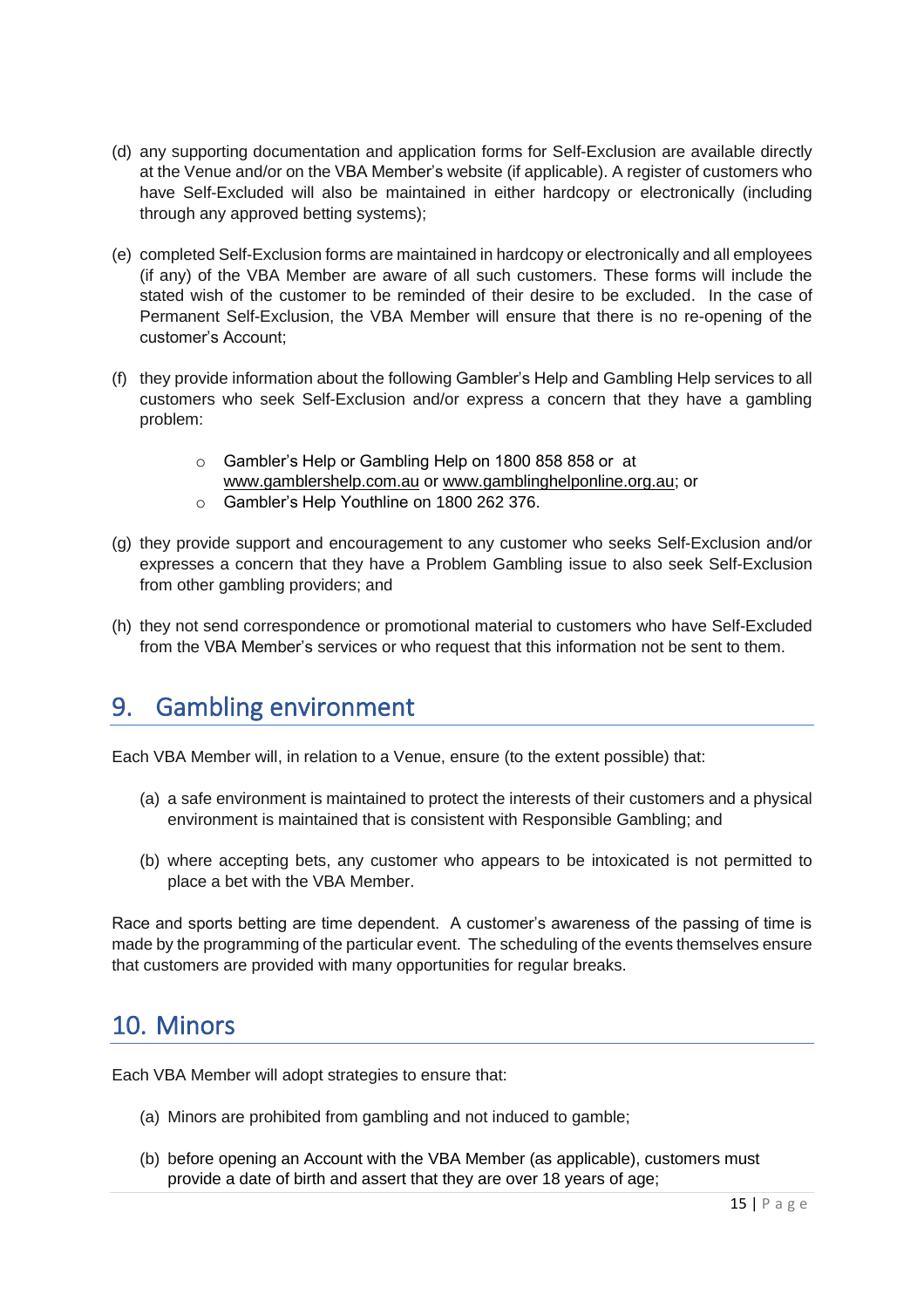- (c) an appropriate warning on the VBA Member's website exists (where applicable), in a prominent position, advising that minors are not permitted to bet with the VBA Member; and
- (d) they do not employ Minors.

# <span id="page-15-0"></span>11. Financial transactions

Each VBA Member will ensure that:

- (a) all Wagering transactions are to be paid by a customer to the VBA Member in cash or, at the option of the VBA Member, by electronic transaction;
- (b) unless otherwise agreed with the VBA Member, all Winnings are to be paid by the VBA Member to the customer in the same form in which the Wagering transaction was paid for by the customer. For example, where a Wagering transaction is paid for via electronic funds transfer then any Winnings in respect of that transaction will also be paid for via electronic funds transfer;
- (c) customer cheques are only cashed by pre-arranged agreement with their existing clients;
- (d) they maintain a register of any cheques cashed. This register will be made available for inspection by the VCGLR upon request;
- (e) when conducting business at a Venue (on course), if any customer with winnings in excess of \$1,000 requests payment by cheque, a cheque is provided within a timeframe that has been mutually agreed between the VBA Member and their customer; and
- (f) they do not accept bets on credit through digital channels, and do not accept bets on credit at Venue (on course) or over the telephone except by prior arrangement between the VBA Member and the customer.

# <span id="page-15-1"></span>12. Responsible advertising and promotions

Where the VBA Member advertises or undertakes any promotion related to betting, any such advertising or promotion will:

- (a) comply with all applicable Commonwealth, State and Territory laws, regulations and Codes relating to the advertising or promotion of Wagering products, including the Australian Association of National Advertisers Code of Ethics. Any television advertising and promotion must also comply with the Federation of Commercial Television Stations (FACTS) Code of Practice;
- (b) not be false, misleading or deceptive about odds, prizes or the chances of winning. The VBA Member must accurately detail the odds on offer and the results. Electronic odds display service will also provide meaningful and accurate information on the odds and win rates;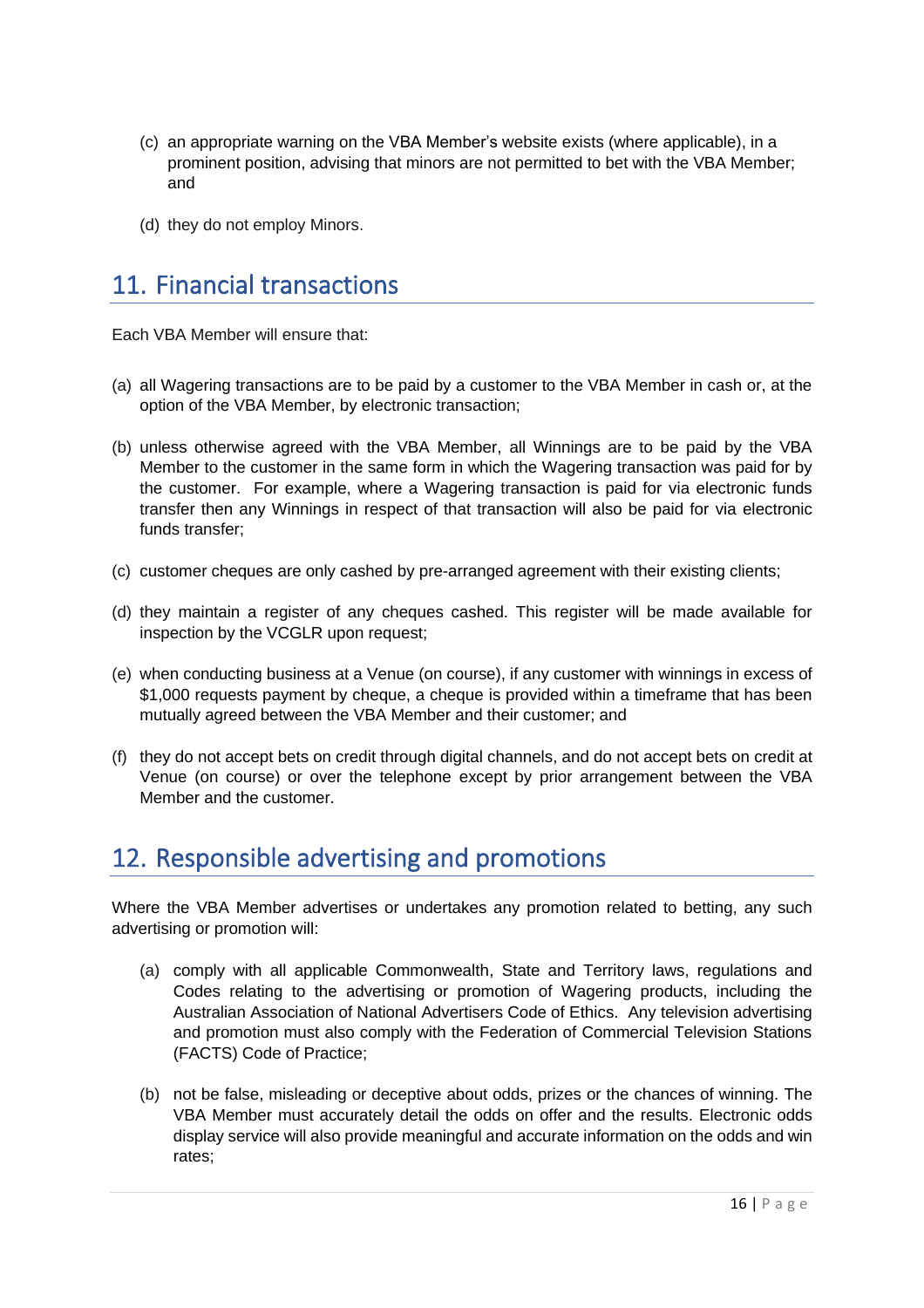- (c) not be offensive or indecent in nature;
- (d) not create an impression that gambling is a reasonable strategy for financial betterment but rather should centre on entertainment purposes;
- (e) not promote the consumption of alcohol while purchasing the Wagering products (whether at the Venue (on-course), over the telephone or by digital channels);
- (f) not advertise any material that includes Minors, is directed at Minors, portrays Minors participating in gambling, or be set up in an area specifically to target Minors;
- (g) not verbally urge non-gambling customers to buy gambling products;
- (h) contain the relevant Responsible Gambling Message; and
- (i) not offer any credit, voucher, reward or other benefit as an inducement to open an Account or, in the case of Western Australia and New South Wales (where the VBA Member operates through digital channels) as an inducement to gamble more frequently.

## <span id="page-16-0"></span>13. Customer loyalty program

- (a) Each VBA Member will determine whether or not it wishes to offer a loyalty scheme as defined in the Act to their customers. The offering of bonus bets and other similar promotions by a VBA Member to their customers does not constitute a loyalty scheme.
- (b) If a loyalty scheme were to be offered by the VBA Member, then all participating customers will be provided with full particulars of the scheme in writing or via the VBA Member's website (if applicable). Details about the VBA Member's conduct in relation to such loyalty program is available to a customer on request.

# <span id="page-16-1"></span>14. Training and skill development

Each VBA Member will ensure that all gambling-related customer service staff receive appropriate information and training on Responsible Gambling, as set out below:

- (a) all new staff engaged in the provision of gambling services must complete appropriate Responsible Gambling training within three (3) months of commencing employment. This should include training that will allow all relevant staff to identify and respond to "red flag" Problem Gambling behaviours as well as general information in relation to gambling and gambling products offered by the relevant VBA Member;
- (b) all staff undertake annual refresher training annually regarding Responsible Gambling (either provided by the VBA or through a third party service provider);
- (c) a register be maintained (either physical or electronic) and kept as a part of Responsible Gambling records. This register will include staff name, date of training and type of training; and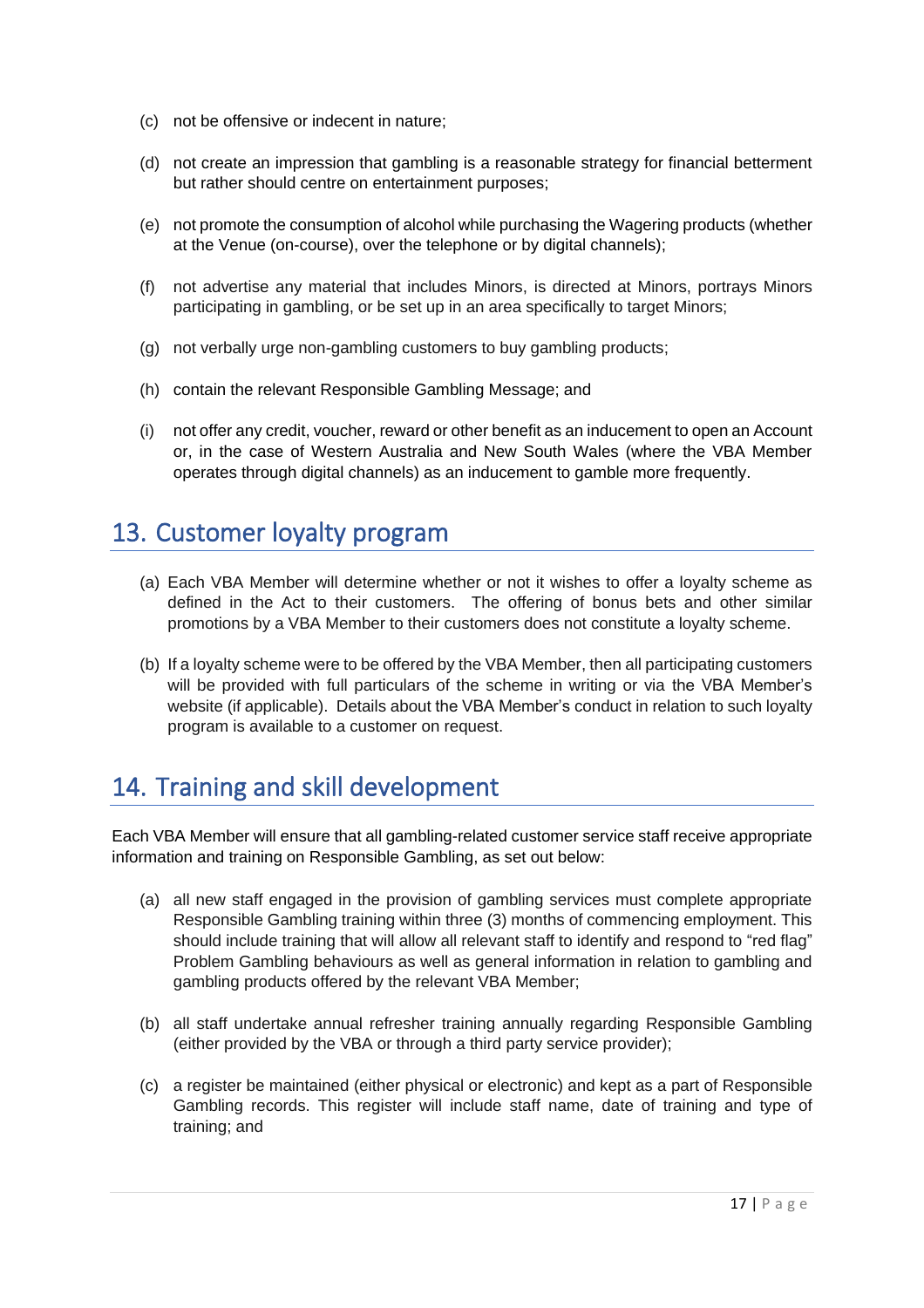(d) policies and procedures be reviewed to ensure staff are up-to-date with current best practice.

## <span id="page-17-0"></span>15. Customer complaints

The below complaints process is limited to compliance with the requirements of this Code.

- (a) a customer with a complaint about the operation of this Code can make this complaint to the relevant VBA Member either verbally or in writing;
- (b) the customer must state their name and provide as much information as possible about their complaint. The VBA Member reserves the right to seek further information from the customer or any third party involved;
- (c) the VBA Member will enter details of any complaint received in a complaints register (kept either physically or electronically). The VCGLR may at any time inspect this register and otherwise monitor the VBA Member's dealings with customer complaints;
- (d) the VBA Member will respond to any complaint received, in writing, within 28 days of receipt of the complaint;
- (e) if the complaint is substantiated by the VBA Member, the VBA Member will inform the customer of the action that they have undertaken to remedy the complaint;
- (f) if the VBA Member determines that the complaint does not relate to the operation of this Code, the customer will be informed as to their reasons for this determination;
- (g) if the customer does not agree with the VBA Member's decision then the VBA Member will advise the customer of relevant options that are available to further pursue the complaint. These options include reporting the complaint to:
	- (i) VBA; or
	- (ii) the relevant Controlling Body (should the nature of the complaint also be relevant to the Rules under which the VBA Member conducts its bookmaking operations).

A customer will also be informed of their right to make a complaint to the VCGLR.

Where a complaint is reported to VBA, its role and powers in respect of any such complaint will be limited to assisting the parties (if possible) to seek a mutually agreed outcome in respect of the complaint. VBA, in its capacity as a member association, does not have the power or authority to sanction the relevant VBA Member or otherwise make any binding determination in respect of the complaint.

(h) if the complaint cannot be ultimately resolved through these channels the VBA Member will, with the agreement of the customer, refer the complaint to the Institute of Arbitrators and Mediators Australia (IAMA) for resolution. Any costs associated with this process shall be shared equally between the customer and the VBA Member.